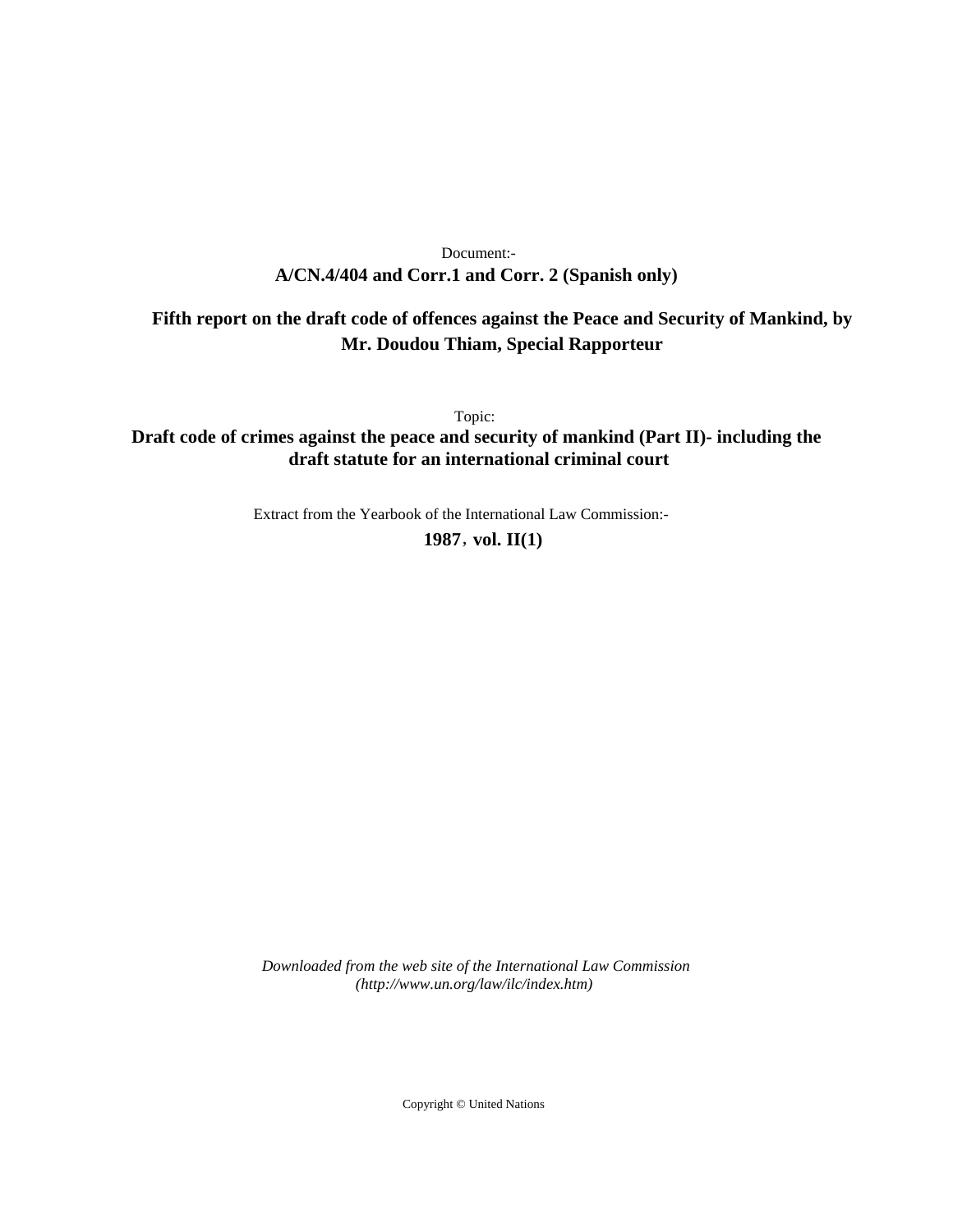# **DRAFT CODE OF OFFENCES AGAINST THE PEACE AND SECURITY OF MANKIND**

**[Agenda item 5]**

# DOCUMENT A/CN.4/404\*

# **Fifth report on the draft Code of Offences against the Peace and Security of Mankind, by Mr. Doudou Thiam, Special Rapporteur**

*[Original: French] [17 March 1987]*

| <b>CONTENTS</b> |                                         |                                  |
|-----------------|-----------------------------------------|----------------------------------|
| Section         | Paragraphs                              | Page                             |
| Ι.              | $1-3$                                   |                                  |
| 11.             |                                         | 2                                |
|                 | Chapter 1. Introduction                 |                                  |
|                 | Part 1. Definition and characterization |                                  |
|                 |                                         | $\overline{2}$                   |
|                 |                                         | $\overline{2}$<br>$\overline{2}$ |
|                 |                                         | $\overline{2}$                   |
|                 | Part II. General principles             |                                  |
|                 |                                         | 3                                |
|                 |                                         | 3                                |
|                 |                                         | 3<br>3                           |
|                 |                                         | 4                                |
|                 | Article 6.                              | 5                                |
|                 |                                         | 6<br>6                           |
|                 |                                         | 6<br>6                           |
|                 |                                         | 7                                |
|                 |                                         | 9<br>9                           |
|                 |                                         | 9<br>9                           |

# **I. Introduction**

1. In the present report, the Special Rapporteur considers and, where necessary, modifies the articles constituting the introduction to the draft code, which he submitted to the International Law Commission at its thirty-eighth session.' The introduction deals with the

\* Incorporating document A/CN.4/404/Corr.l.

definition and characterization of offences against the peace and security of mankind and with general principles.

2. It would appear useful to make the following observations:

*(a)* The draft articles are followed by commentaries, briefly summarizing the questions raised;

*(b)* Certain draft articles submitted at the Commission's thirty-eighth session have been modified to take

<sup>1</sup> See the Special Rapporteur's fourth report, *Yearbook 1986,* vol. II (Part One), p. 53, document A/CN.4/398, part V.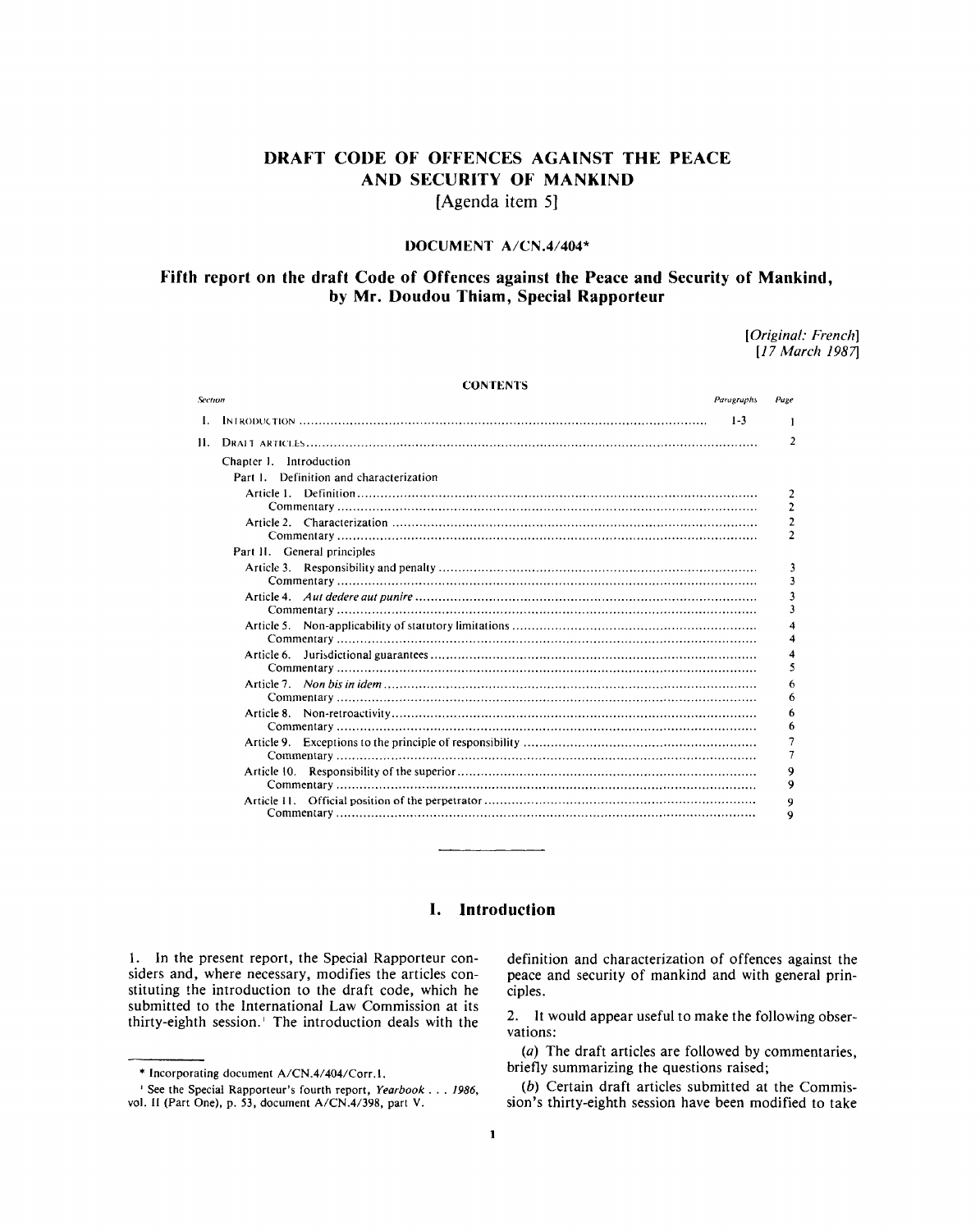into account the discussions held at that session<sup>2</sup> and in the Sixth Committee at the forty-first session of the General Assembly.<sup>3</sup>

3. These changes are as follows:

*(a) Article 3.* It has been specified that the perpetrator of an offence against the peace and security of mankind, within the meaning of the draft, is an individual.

*(b) Article 4.* In the light of the objections raised concerning the expression "universal offence" in paragraph 1 of the former text, the first sentence of that paragraph has been deleted.

(c) *Article 6.* The jurisdictional guarantees have been listed. This list cannot, of course, be exhaustive, but it does contain the essential guarantees.

*(d) A new article* 7 is devoted to the rule *non bis in idem.* Observance of this rule appears conceivable,

however, only under the system envisaged in article 4, paragraph 1, and not in the context of an international jurisdiction. The question is open to debate.

*(e) Article 8 (former article 7).* Paragraph 2 has been slightly modified and now exactly reproduces article 15, paragraph 2, of the International Covenant on Civil and Political Rights.<sup>4</sup>

(/) *Article 9 (former article 8).* The negative wording has been replaced by a positive formulation. In addition, subparagraph *{a)* has been deleted and is replaced by the new article 11. As to the substantive conditions for exceptions, the following alternatives are possible: either, as in the former draft, to list them in the body of the article, or to restrict them to the commentary accompanying the article.

(g) *Article 10 (former article 9).* There has been no change to this article except its number.

(h) *A new article 11* is devoted to the official position of the perpetrator. This does not constitute an exception to the principle of responsibility. It was thus by error that the former article 8 contained, in subparagraph *(a),* a provision concerning the official position of the perpetrator.

# **II. Draft articles**

#### CHAPTER I

# INTRODUCTION

PART I. DEFINITION AND CHARACTERIZATION

#### *Article I. Definition*

**The crimes under international law defined in the present Code constitute offences against the peace and security of mankind.**

### *Commentary*

(1) The offences referred to in the draft code constitute the most serious crimes in the scale of criminal offences. But seriousness is a subjective concept. It is deduced either from the *character* of the act defined as a crime (cruelty, atrocity, barbarity, etc.), or from the *extent* of its effects (its mass nature, when the victims are peoples, populations or ethnic groups), or from the *intention* of the perpetrator (genocide, etc.). Whatever the aspect considered, however, offences against the peace and security of mankind present, in general, the same profile: they are crimes which affect the very foundations of human society.

(2) It seems difficult, and it might be pointless, to introduce this concept of seriousness into a code, precisely because of its subjective nature. It is not quantifiable. All that can be said is that the reaction to an act by the international community at a given time and the depth

of the reprobation elicited by it are what make it an offence against the peace and security of mankind.

## *Article 2. Characterization*

**The characterization of an act as an offence against the peace and security of mankind is independent of internal law. The fact that an act or omission is or is not prosecuted under internal law does not affect this characterization.**

#### **Commentary**

(1) The principle of the autonomy of international criminal law was affirmed by the Judgment of the Niirnberg International Military Tribunal. It was then confirmed by the Commission in the Principles of International Law recognized in the Charter of the Niirnberg Tribunal and in the Judgment of the Tribunal<sup>5</sup> (Principle II).

(2) The question needs to be examined from two points of view: that of substance and that of application of punishment.

(a) *Consideration of the question from the point of view of substance*

(3) If there is a conflict between internal criminal law and international criminal law, the latter should prevail.

<sup>2</sup> See *Yearbook .* . . *1986,* vol. II (Part Two), pp. 42 *et seq.,* paras. 80-184.

<sup>&</sup>lt;sup>3</sup> See "Topical summary, prepared by the Secretariat, of the discussion in the Sixth Committee on the report of the Commission during the forty-first session of the General Assembly" (A/CN.4/L.410), sect. E.

<sup>4</sup> United Nations, *Treaty Series,* vol. 999, p. 171.

<sup>&</sup>lt;sup>5</sup> Hereinafter referred to as "Nürnberg Principles"; reproduced in *Yearbook . . . 1985,* vol. II (Part Two), p. 12, para. 45.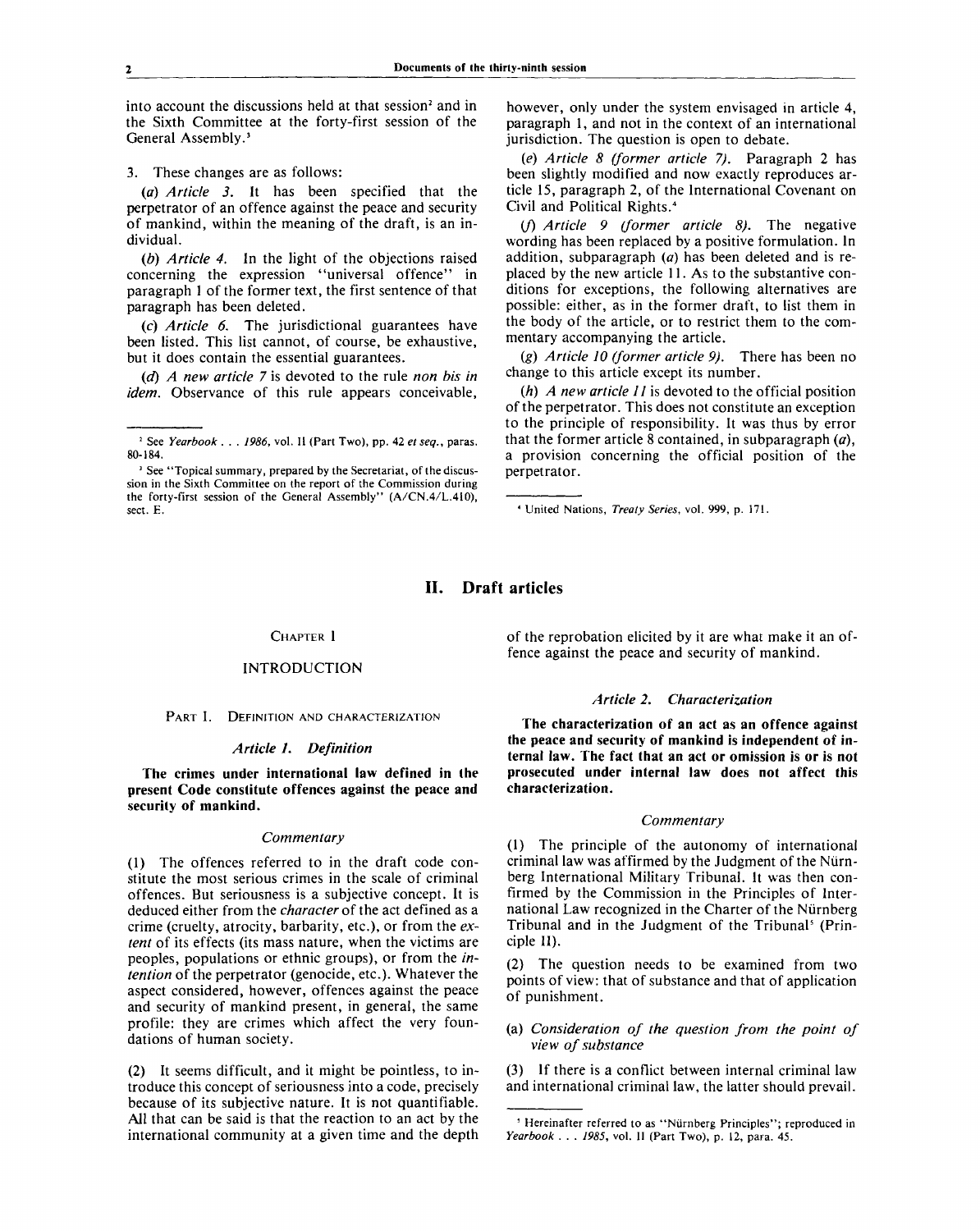Commenting on the Judgment of the Nurnberg Tribunal, Pierre-Henri Teitgen, the then French Minister of Justice, wrote:

This time, international law is no longer at the mercy of the State, but is well and truly above the State . . . This fundamental principle makes such a contribution to the development . . . and the consolidation of international penal law that it may be said of this Judgment of Nurnberg that it is bound to mark a decisive stage in history.<sup>6</sup>

Similarly, Francis Biddle, formerly the United States of America's member of the Nurnberg Tribunal, said:

It seems to me that the domestic law cannot be permitted to stand in face of the higher international law, just as with us the state statute which conflicts with the Federal Constitution is invalid. If any other result were achieved, international law, by definition, would become meaningless.<sup>7</sup>

(4) The present draft code would itself become meaningless if it did not rest on the assumption of the supremacy of international criminal law.

(5) Yet the affirmation of this principle does not eliminate all the difficulties. The question has arisen, not without reason, as to what would become of the rule *non bis in idem.* Two situations may be envisaged: an act which is characterized as an offence under international criminal law is not so characterized under internal criminal law; or the same act is so characterized under both legal systems.

(6) In the first situation, the rule *non bis in idem* would be irrelevant.

(7) In the second situation, the question might indeed be asked whether dual prosecution would be possible. Because of the autonomy of international law, there would be nothing to prevent criminal proceedings being instituted. To use the rule *non bis in idem* to oppose international prosecution would be the very negation of international criminal law and would, in practice, completely paralyse any punitive system based on the code. As Vespasien Pella noted:

It would be too easy for a State to cause its nationals who are guilty of international offences to be tried by its own courts, so that they could then plead such judicial decisions in order to escape international justice.<sup>8</sup>

. . . Moreover, these crimes are often committed in an abusive exercise of sovereignty. To try to punish them by applying municipal law would, in many cases, be tantamount to asking the offender to punish<br>himself himself. . . .

It therefore seems that the *non bis in idem* rule cannot be invoked where there is a conflict between internal and international law.

## (b) *Consideration of the question from the point of view of application of punishment*

(8) In such a situation, the international judge would in no way be precluded from taking into account the punishment imposed by a domestic court: he may render a decision declaring culpability without passing

sentence, if he considers that the punishment already inflicted fits the crime.

The *non bis in idem* rule in article 7 of the present draft is included solely to cover instances where there is no international criminal jurisdiction and where the internal jurisdiction of each State is recognized as having competence, a situation which would make the offender liable to prosecution in several forums.

# PART II. GENERAL PRINCIPLES

# *Article 3. Responsibility and penalty*

FORMER TEXT :

**Any person who commits an offence against the peace and security of mankind is responsible therefor and liable to punishment.**

#### NEW TEXT:

**Any individual who commits an offence against the peace and security of mankind is responsible therefor and liable to punishment.**

#### *Commentary*

In order to avoid any ambiguity as to the content *ratione personae* of the draft, which is limited at this stage to physical persons, it was considered necessary to reformulate the former article 3.

#### *Article 4*

FORMER TEXT:

# *Universal offence*

**1. An offence against the peace and security of mankind is a universal offence. Every State has the duty to try or extradite any perpetrator of an offence against the peace and security of mankind arrested in its territory.**

**2. The provision in paragraph 1 above does not prejudge the question of the existence of an international criminal jurisdiction.**

NEW TEXT:

#### **Aut dedere aut punire**

**1. Every State has the duty to try or extradite any perpetrator of an offence against the peace and security of mankind arrested in its territory.**

**2. The provision in paragraph 1 above does not prejudge the establishment of an international criminal jurisdiction.**

#### *Commentary*

(1) Under paragraph 1 of draft article 4, two options would be available to a State which has in custody the perpetrator of an offence against the peace and security of mankind: it must either extradite him or try him. Paragraph 2 leaves open the possibility of recourse to an international criminal jurisdiction.

<sup>6</sup> Cited in the memorandum on the draft code of offences against the peace and security of mankind prepared in 1950 by V. V. Pella at the request of the Secretariat; original French text published in *Yearbook . . . 1950,* vol. II, p. 310, document A/CN.4/39.

<sup>7</sup>  *Ibid.*

<sup>8</sup>  *Ibid.,* p. 311.

<sup>•</sup> *Ibid.,* p. 310.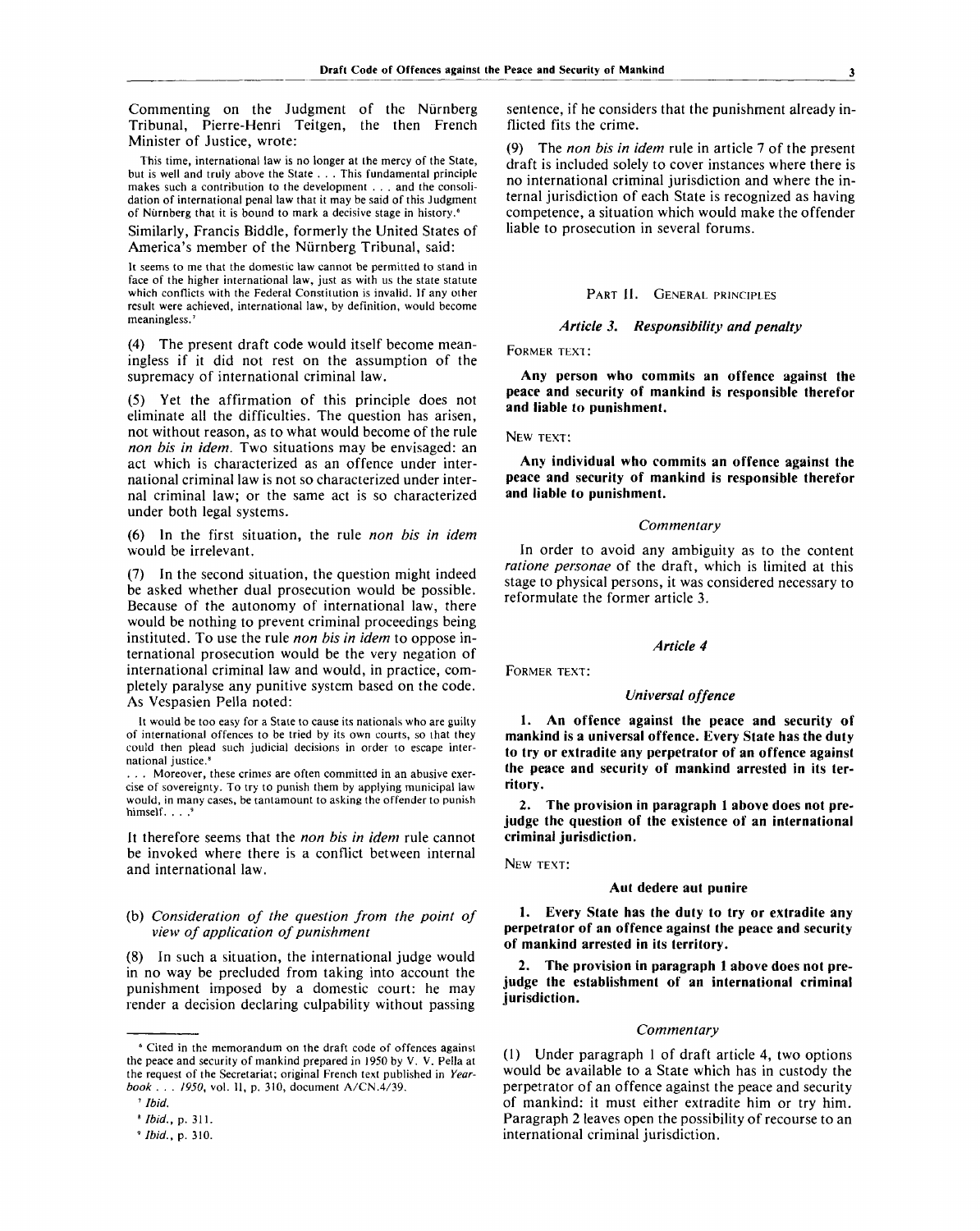(2) Obviously, none of the envisaged approaches is problem-free.

(3) The rule laid down in paragraph 1 has met with some criticism. One objection is that decisions rendered are at times contradictory, which is apparently inevitable when there are several jurisdictions. Another objection is that it is difficult to secure extradition, especially when offences are politically motivated.

(4) No doubt such imperfections exist, but no system is absolutely perfect. Contradictory decisions are also a fact of life at the domestic level. Even in cases where there is a supreme jurisdiction to harmonize judicial decisions, its own decisions vary as time goes by: what was considered right yesterday may appear wrong tomorrow. Moreover, States would not be precluded from introducing into their internal legislation procedural and substantive rules of the code—in fact, they would be welcome to do so—as well as a uniform scale of penalties, including conditions of detention.

(5) The difficulty of securing extradition would be no greater than it is in the present state of international society, and the adoption of a code will probably lead to more progressive thinking in that regard. If the clock were to be turned back to 1945, when the winners and the losers were the only judges and defendants, then the code would have to be abandoned. But the seriousness of the offences under consideration and the growing sense of outrage which they provoke are likely to prompt States to be more co-operative and forthcoming as far as extradition is concerned.

(6) The option envisaged in paragraph 2 would obviously be more consistent with the overall philosophy of the draft. But is the international community ready to accept it? Many drafts of the statute of a criminal jurisdiction are gathering dust, even though they were very cautious about an international criminal jurisdiction in that they gave exclusive competence to States and the Security Council and, before that, to the Council of the League of Nations. Moreover, those drafts gave such a jurisdiction only optional competence.

(7) In any event, rejection of both the solutions envisaged in draft article 4 would rob the code of any effectiveness by making it impossible to implement.

#### *Article* 5. *Non-applicability of statutory limitations*

**No statutory limitation shall apply to offences against the peace and security of mankind, because of their nature.**

#### *Commentary*

(1) A study of comparative law shows that statutory limitations constitute neither a general nor an absolute rule. They do not feature in some legal systems (for example, Anglo-American law) and are not absolute in others. For instance, in France they do not apply to serious military offences or to offences against national security. Futhermore, there is no unanimity among jurists as to the scope of the rule governing statutory limitations. Is it a substantive rule? Is it a procedural rule?

(2) It was only quite recently that international law turned to the question of statutory limitations on criminal jurisdiction. The 1945 London Agreement establishing the International Military Tribunal was silent on that point. No declaration issued during the 1939-1945 war (neither the St. James nor the Moscow Declaration) mentioned statutory limitations.

Subsequent developments prompted the international community to take an interest in statutory limitations applicable to crimes. The need to prosecute those who had committed abominable crimes during the Second World War and the obstacle to such prosecution posed by the rule of statutory limitations in certain national legal systems led to the introduction of the rule of non-applicability of statutory limitations into international law with the Convention of 26 November 1968.<sup>10</sup> Some States have acceded to the Convention without restriction. Some have restricted nonapplicability to crimes against humanity, to the exclusion of war crimes. However, the problems with such a restriction emerged clearly during the Klaus Barbie trial. Indeed, the exclusion of certain war crimes from the rule of non-applicability of statutory limitations in France provoked a strongly emotional reaction by public opinion, and the Cour de cassation, in its judgment of 20 December 1985," had recourse to a broad interpretation of the notion of a crime against humanity, including crimes committed by an occupying régime against political opponents, "whatever the form of their opposition", which includes armed opposition.

(4) It is true that it is not always easy to draw a distinction between war crimes and crimes against humanity. These concepts sometimes overlap when crimes against humanity are committed during an armed conflict. The Charter of the Niirnberg Tribunal made a distinction between crimes committed against a "civilian population of or in occupied territory", which were described as war crimes, and crimes "committed against any civilian population .. . on .. . racial or religious grounds", which were crimes against humanity. Such a distinction is not very watertight. Crimes committed against a population in occupied territory are, of course, war crimes; but they may also constitute crimes against humanity because of their cruelty, irrespective of any racial or religious element. The distinction between war crimes and crimes against humanity is therefore neither systematic nor absolute. In any case, for the purposes of the present draft code, the notion of an offence against the peace and security of mankind is an indivisible one and consequently the distinction between a war crime and a crime against humanity does not apply.

#### *Article 6. Jurisdictional guarantees*

FORMER TEXT:

**Any person charged with an offence against the peace and security of mankind is entitled to the guarantees ex-**

<sup>10</sup> Convention on the Non-Applicability of Statutory Limitations to War Crimes and Crimes against Humanity (United Nations, *Treaty Series,* vol. 754, p. 73).

<sup>&#</sup>x27;' *Federation nationale des d&portes et mutiles resistants et patriotes et autres* v. *Klaus Barbie, La Gazette du Palais* (Paris), 7-8 May 1986, **p.** 247.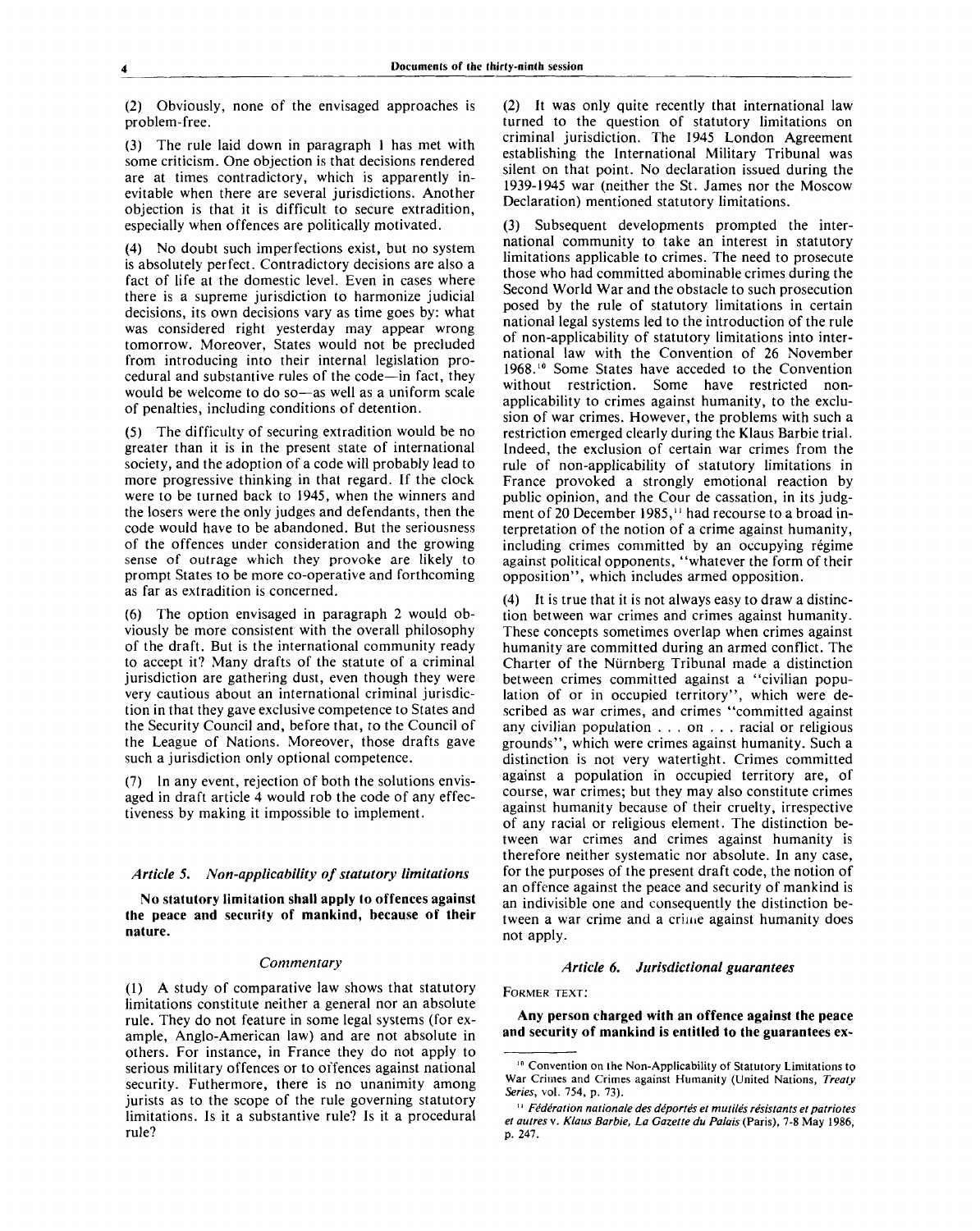**tended to all human beings and particularly to a fair trial on the law and facts.**

NEW TEXT:

**Any person charged with an offence against the peace and security of mankind shall be entitled to the guarantees extended to all human beings with regard to the law and the facts. In particular:**

**1. In the determination of any charge against him, he shall be entitled to a fair and public hearing by an independent and impartial tribunal duly established by law or by treaty, in accordance with the general principles of law.**

**2. He shall have the right to be presumed innocent until proved guilty.**

**3. In addition, he shall be entitled to the following guarantees:**

**(a) To be informed promptly and in detail in a language which he understands of the nature and cause of the charge against him;**

*(b)* **To have adequate time and facilities for the preparation of his defence and to communicate with counsel of his own choosing;**

*(c)* **To be tried without undue delay;**

*(d)* **To be tried in his presence, and to defend himself in person or through legal assistance of his own choosing; to be informed, if he does not have legal assistance, of this right; and to have legal assistance assigned to him, in any case where the interests of justice so require, and without payment by him, in any such case if he does not have sufficient means to pay for it;**

*(e)* **To examine, or have examined, the witnesses against him and to obtain the attendance and examination of witnesses on his behalf under the same conditions as witnesses against him;**

**(/) To have the free assistance of an interpreter if he cannot understand or speak the language used in court;**

*(g)* **Not to be compelled to testify against himself or to confess guilt.**

#### *Commentary*

(1) The jurisdictional guarantees are formulated in several international instruments, including:

*(a)* the Charter of the Niirnberg International Military Tribunal<sup>12</sup> (art. 16) and the Charter of the International Military Tribunal for the Far East<sup>13</sup> (arts. 9 *et seq.)\*

*(b)* the International Covenant on Civil and Political Rights<sup>14</sup> (arts. 14 and 15);

(c) the European Convention on Human Rights<sup>15</sup> (arts. 6 and 7);

14 See footnote 4 above.

*(d)* the American Convention on Human Rights'<sup>6</sup> (arts. 5, 7 and 8);

(e) the African Charter on Human and Peoples' Rights<sup>17</sup> (art. 7);

(f) the 1949 Geneva Conventions<sup>18</sup> (art. 3 common to the four Conventions);

(g) Additional Protocols 1 (art. 75) and Il<sup>19</sup> (art. 6) to the Geneva Conventions.

(2) One might ask whether, in the current state of international law, the guarantees provided for in draft article 6 have not become rules of *jus cogens.* In a recent work,<sup>20</sup> Mohamed El Kouhene notes the trend towards promoting judicial guarantees to the status of sacrosanct norms. The question is a valid one, since these guarantees are part of the irreducible minimum without which human rights would be devoid of substance.

(3) It is interesting to note in this respect that the punitive tribunals established after the Second World War to prosecute war crimes and crimes against humanity went even further by extending the concept of sacrosanct norms beyond judicial guarantees. For example, a United States military tribunal<sup>21</sup> convicted senior officials and magistrates of the German Ministry of Justice of knowing participation in a system of cruelty and injustice in violation of the laws of war and of humanity.<sup>22</sup>

(4) There were two aspects to such participation: enforcement of unjust laws, and unjust enforcement of laws.

(5) A law can be part of the positive legislation of a State and still constitute an unjust law if it violates humanitarian principles. The Supreme Court of the British Zone noted an "obvious and striking contrast" between humanitarian principles and Nazi internal law.<sup>23</sup> German jurists had for the most part reflected this legal approach. According to Gustav Radbruch, while the primacy of positive law was to be admitted in principle, the gulf between positive law and justice should not become so intolerably wide that legislation

20  *Les garanties fondamentales de la personne en droit humanitaire et droits de I'homme* (Dordrecht, Martinus Nijhoff, 1986).

<sup>&</sup>lt;sup>12</sup> Annexed to the London Agreement of 8 August 1945 for the prosecution and punishment of the major war criminals of the European Axis (United Nations, *Treaty Series,* vol. 82, p. 279).

<sup>13</sup> Hereinafter referred to as the "Tokyo Tribunal"; see *Documents on American Foreign Relations* (Princeton University Press), vol. VIII (July 1945-December 1946) (1948), pp. 354 *et seq.*

<sup>&</sup>lt;sup>15</sup> Convention for the Protection of Human Rights and Fundamental Freedoms, signed at Rome on 4 November 1950 (United Nations, *Treaty Series,* vol. 213, p. 221).

<sup>&</sup>lt;sup>16</sup> The "Pact of San José, Costa Rica", signed on 22 November *1969 (ibid.,* vol. 1144, p. 123).

<sup>&</sup>lt;sup>17</sup> Adopted at Nairobi on 26 June 1981 (see OAU, document CAB/LEG/67/3/Rev.5).

<sup>&</sup>lt;sup>18</sup> Geneva Conventions of 12 August 1949 for the protection of war victims (United Nations, *Treaty Series,* vol. 75).

<sup>&</sup>quot; *Ibid.,* vol. 1125, pp. 3 and 609, respectively.

<sup>&</sup>lt;sup>21</sup> The reports of the trials conducted by the United States military tribunals are published in *Trials of War Criminals before the Nuernberg Military Tribunals under Control Council Law No. 10 (Nuernberg, October 1946-April 1949)* (15-volume series, hereinafter referred to as "American Military Tribunals") (Washington (D.C.), U.S. Government Printing Office, 1949-1953).

<sup>&</sup>lt;sup>22</sup> The Justice case, American Military Tribunals, case No. 3, vol. Ill, p. 985; cited in H. Meyrowitz, *La repression par les tribunaux allemands des crimes contre I'humanite et de Vappartenance a une organisation criminelle en application de la loi n° 10 du Conseil de* contrôle allié (Paris, Librairie générale de droit et de jurisprudence, 1960), pp. 252-253.

<sup>23</sup> Judgment of 15 November 1949, *Entscheidungen des Obersten Gerichtshofes fur die Britische Zone in Strafsachen (O.G.H. br. Z.),* vol. 2, p. 273; cited in Meyrowitz, *op. cit.,* p. 338.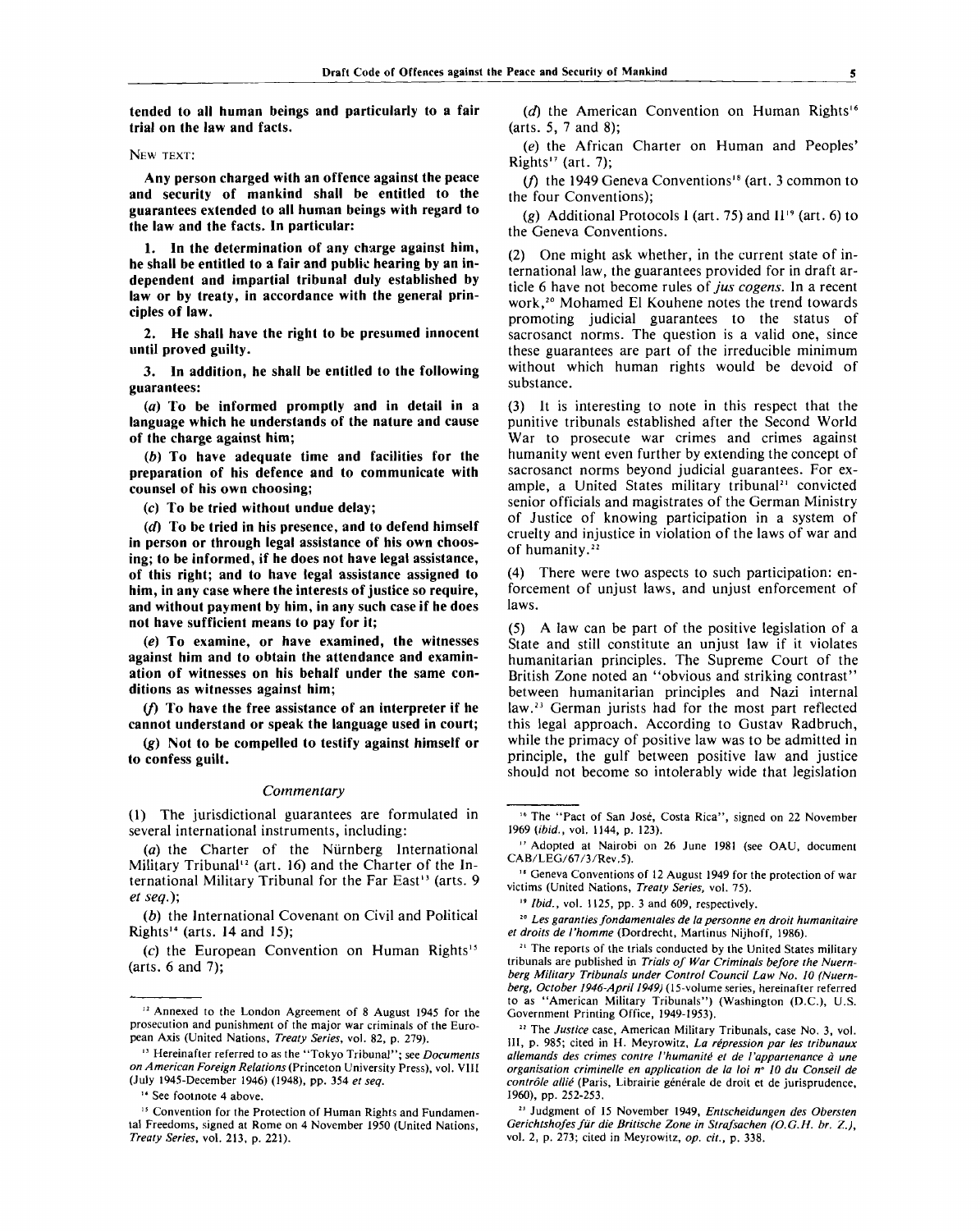based on unjust law had to be overridden by justice. As he saw it, "entire sections of National Socialist law were never worthy of becoming obligatory law".<sup>24</sup> Herbert Kraus, although a defence lawyer at the Niirnberg trial, said that a judge who applied a criminal pseudo-law was guilty of a crime against humanity. Hellmuth von Weber, for his part, said that a judge was guilty if he applied a law that was "null and void because it is in conflict with the concept of what is right".<sup>25</sup>

(6) There therefore appear to exist unformulated principles linked to the concept of justice and humanity. By violating them, a judge becomes criminally liable, and they may be violated even when a judge is applying positive law. This theory entails more than the violation of rules relating to judicial gurantees. It concerns the very essence of laws. A judge is asked to consider whether the law conforms to high principles of justice, to a supreme ethical code. Flagrant and striking failure to conform constitutes sufficient motive for the judge not to apply the law. He would, in a manner of speaking, have a monitoring power similar to that involved in monitoring the constitutionality of laws. But in the present case, the laws in question would not be written laws, but laws of conscience.

(7) Admittedly, this power can be given to judges only in exceptional circumstances, otherwise it would be counter-productive. This concept of positive law having to conform to what is right is an earth-shaking concept that is likely to have reverberations with incalculable consequences. A necessary counterweight to the criminal liability of the judge is his right to enter an objection for reasons of conscience, specifically by exercising his veto.

(8) It would not be absurd for one to ask, without venturing to that level of speculation, whether the violation of judicial guarantees does not constitute a violation of *jus cogens,* precisely because they represent the minimum guarantees to which every human being is entitled. If there is a violation of *jus cogens,* draft article 6 would merely be an affirmation of a pre-existing principle, and the question might arise as to whether it is necessary. In any case, according to an old dictum, what goes without saying is even better said.

#### *Article* 7. **Non bis in idem** [new article]

**No one shall be liable to be tried or punished again for an offence for which he has already been finally convicted or acquitted in accordance with the law and penal procedure of a State.**

#### *Commentary*

(1) This is a new article. It concerns the rule *non bis in idem.*

(2) It is first and foremost a rule of internal criminal law. No one, within the territory of a State, may be prosecuted twice for the same deed.

(3) But a single offence may also be of concern to several States: the one in whose territory it was commit-

ted; the one of which the perpetrator is a national; and the one whose interests have been damaged by the offence. The offender thus runs the risk of being prosecuted as many times as there are States involved. Hence the importance of the *non bis in idem* rule in inter-State relations. The risk can be eliminated by treaty.

(4) However, the circumstances are different with regard to the application of the *non bis in idem* rule in the context of the code. Here we are in the sphere of international criminal law, and the offences in question are offences under international law. These are not situations in which the direct interests of two or three States are harmed. The international community itself is affected.

(5) Two systems may be envisaged to prosecute an offence under international law.

(6) Any State which detains an offender can be placed under the obligation to punish or extradite him. In such a situation, once sentence is passed, no other State should be able to prosecute him for the same deeds.

Alternatively, an international criminal jurisdiction could be established that would be competent to consider such offences. In such a situation, it would apparently have to be admitted that the *non bis in idem* rule should not impair the competence of such a jurisdiction, otherwise the idea of an offence under international law would become totally meaningless. This, of course, would not prevent procedural solutions from being envisaged, for example in the context of the punishment imposed, as stated in the commentary to draft article 2. But such solutions cannot call into question the competence of the international jurisdiction.

#### *Article 8. Non-retroactivity*

FORMER TEXT (former article 7):

**1. No person shall be convicted of an act or omission which, at the time of commission, did not constitute an offence against the peace and security of mankind.**

**2. The above provision does not, however, preclude the trial or punishment of a person guilty of an act or omission which, at the time of commission, was criminal according to the general principles of international law.**

#### NEW TEXT:

**1. No person may be convicted of an act or omission which, at the time of commission, did not constitute an offence against the peace and security of mankind.**

**2. Nothing in this article shall prejudice the trial and punishment of any person for any act or omission which, at the time when it was committed, was criminal according to the general principles of law recognized by the community of nations.**

#### *Commentary*

(1) The rule of non-retroactivity of criminal law, whether or not formulated in internal judicial systems, today forms part of the fundamental guarantees. It is

<sup>24</sup> Cited in Meyrowitz, p. 338.

<sup>25</sup>  *Ibid.,* p. 339.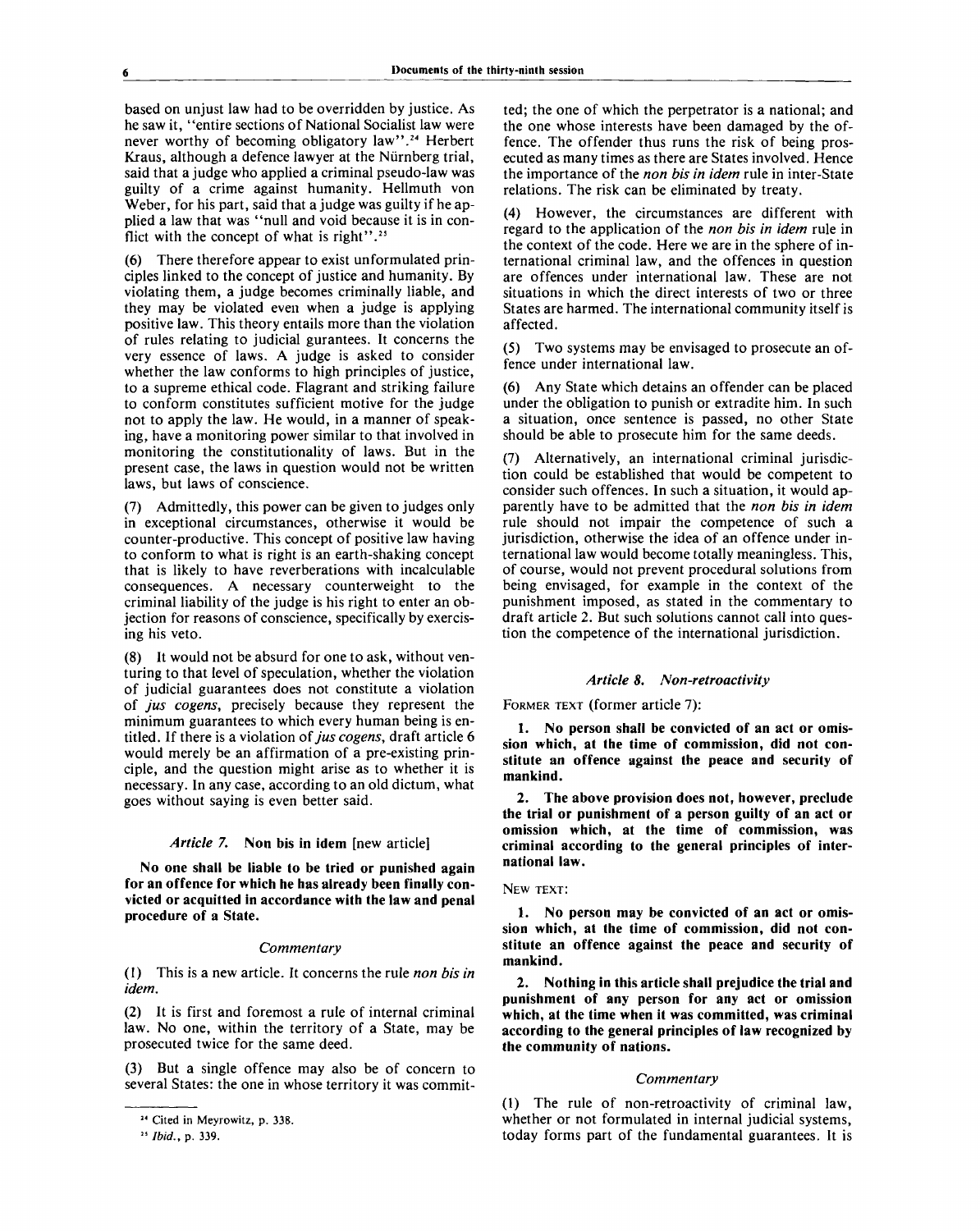the subject of article 11, para. 2, of the Universal Declaration of Human Rights;<sup>26</sup> article 15, para. 1, of the International Covenant on Civil and Political Rights;<sup>27</sup> article 7, para. 1, of the European Convention on Human Rights;<sup>28</sup> article 9 of the American Convention on Human Rights;<sup>29</sup> and article 7, para. 2, of the African Charter on Human and Peoples' Rights.<sup>30</sup> It was already embodied in the Nürnberg Judgment.<sup>31</sup>

(2) The controversy stirred up by the Niirnberg Judgment has today died down. Subsequent international instruments have established the general principles as sources of international law together with custom and treaties.

(3) Draft article 8 could simply form a paragraph of article 6, concerning jurisdictional guarantees. But it seemed preferable to include it as a separate provision, since those guarantees also relate to substantive rules.

# *Article 9. Exceptions to the principle of responsibility*

## FORMER TEXT (former article 8):

**Apart from self-defence in cases of aggression, no exception may in principle be invoked by a person who commits an offence against the peace and security of mankind. As a consequence:**

**(a) The official position of the perpetrator, and particularly the fact that he is a head of State or Government, does not relieve him of criminal responsibility;**

*(b)* **Coercion, state of necessity or** *force majeure* **do not relieve the perpetrator of criminal responsibility, unless he acted under the threat of a grave, imminent and irremediable peril;**

**(c) The order of a Government or of a superior does not relieve the perpetrator of criminal responsibility, unless he acted under the threat of a grave, imminent and irremediable peril;**

*{d)* **An error of law or of fact does not relieve the perpetrator of criminal responsibility unless, in the circumstances in which it was committed, it was unavoidable for him;**

**(e) In any case, none of the exceptions in sub** $paragnhs$   $(b)$ ,  $(c)$  and  $(d)$  eliminates the offence if:

- **(i) the fact invoked in his defence by the perpetrator is a breach of a peremptory rule of international law;**
- **(ii) the fact invoked in his defence by the perpetrator originated in a fault on his part;**
- **(iii) the interest sacrificed is higher than the interest protected.**

- <sup>29</sup> See footnote 16 above.
- 30 See footnote 17 above.

NEW TEXT:

**The following constitute exceptions to criminal responsibility:**

*(a)* **self-defence;**

*(b)* **coercion, state of necessity or** *force majeure;*

*(c)* **an error of law or of fact, provided, in the circumstances in which it was committed, it was unavoidable for the perpetrator;**

*(d)* **the order of a Government or of a superior, provided a moral choice was in fact not possible to the perpetrator.**

#### *Commentary*

# (a) *Self-defence*

(1) Here it is a question of *self-defence by the individual* invoked by physical persons governing a State in respect of acts whose performance was ordered by them or which they carried out in response to an act of aggression directed against their State.

(2) In such a case, self-defence precludes both international responsibility on the part of the State invoking self-defence and individual criminal responsibility on the part of the leaders of that State. However, here it is a question only of the leaders' criminal responsibility.

#### (b) *Coercion, state of necessity or* force majeure

(3) Although some legal systems differentiate somewhat between these concepts, others do not draw a clear distinction between them. Judges use one or the other concept without differentiation in referring to the existence of a grave and imminent peril that could be escaped only through perpetration of the act in question.

(4) Jurists have closely examined the differences between the concepts of coercion, state of necessity and *force majeure.* According to Henri Meyrowitz:

. . . however rational these distinctions may be, it is tricky to use them in the sphere of international law. For they relate to concepts that do not have an identical content in comparative law. Although little differentiation is made in Anglo-American law, there are different definitions of the concepts in question in French and German law<sup>3</sup>

In the addendum to his eighth report on State responsibility, the then Special Rapporteur, Mr. Ago, devoted considerable attention to the distinction between *force majeure* and state of necessity.<sup>33</sup>

(5) Some internationalists, Mr. Ago pointed out, regard state of necessity and *force majeure* as different concepts. However, others use one of the two expressions exclusively. In actual fact, some of those who use the expression ''state of necessity" include instances of *force majeure.*

(6) According to Mr. Ago, in this process the distinction between *force majeure* and state of necessity inevitably became blurred in many cases. Moreover, lack of precision in the drafting of judicial decisions, State

<sup>26</sup> General Assembly resolution 217 A (III) of 10 December 1948.

<sup>27</sup> See footnote 4 above.

<sup>&</sup>lt;sup>28</sup> See footnote 15 above.

<sup>31</sup> See H. Donnedieu de Vabres, "Le jugement de Nuremberg et le principe de legalite des delits et des peines", *Revue de droit penal et de criminologie* (Brussels), 27th year (1946-1947), p. 813; and C. Lombois, *Droit pénal international*, 2nd ed. (Paris, Dalloz, 1979), p. 49, para. 45.

<sup>32</sup>  *Op. cit.* (footnote 22 above), p. 401.

<sup>&</sup>lt;sup>33</sup> Yearbook . . . 1980, vol. Il (Part One), p. 13, document A/CN.4/318/Add.5-7.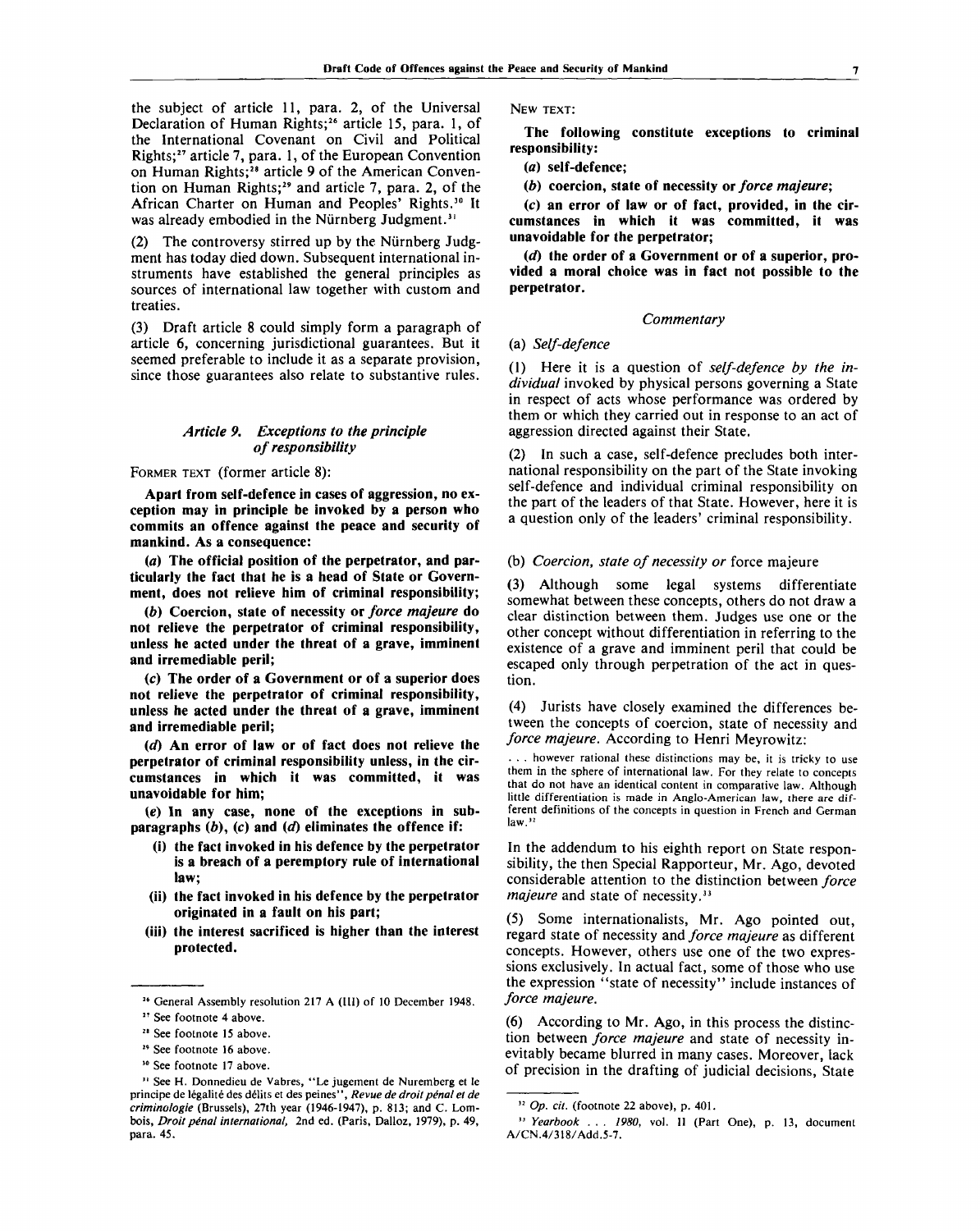policy and international legal decisions has not made it any easier for jurists to draw a clearer distinction between the concepts in question. Furthermore, such expressions as "the plea of coercion or necessity", in which no distinction is drawn between the two concepts in question, are to be found in the judicial decisions of the criminal courts.

(7) Having considered these terminological aspects of the matter, the substantive conditions for these exceptions to the principle of responsibility must now be examined.

(8) During the trial of Field Marshal von Leeb and others, the United States military tribunal stated these conditions in the following terms:

. . . To establish the defense of coercion or necessity in the face of danger there must be a showing of circumstances such that a reasonable man would apprehend that he was in such imminent physical peril as to deprive him of freedom to choose the right and refrain from the wrong.<sup>34</sup>

(9) However, the application of this general principle is adjusted to the specific circumstances in each particular case. Account is taken of such elements as the extent to which the person invoking the exception is at *fault* and the *proportionality* between the interest sacrificed and the interest safeguarded. Accordingly, the means of defence based on the exceptions in question cannot be admitted "where the party seeking to invoke it was, himself, responsible for the existence or execution of such order or decree, or where his participation went beyond the requirements thereof, or was the result of his own initiative",<sup>35</sup> or furthermore when the will of the perpetrator of the wrongful act "coincides with the will of those from whom the alleged compulsion emanates".<sup>36</sup> The same applies in cases where the perpetrators make "a choice favourable to themselves and against the unfortunate victims", or in other words in cases where "the disparity in the number of the actual and potential victims" is thought provoking.<sup>37</sup>

(10) Before the Second World War, German legal decisions and doctrine (Reichsgericht judgment of 11 May 1927)<sup>38</sup> had given rise to the so-called theory of *supralegal* state of necessity, which was based on a comparative evaluation of juridical interests. The comparison is drawn first of all on the basis of positive law, seen in the light of the punishments for the acts in question or, failing that, in the light of "supralegal considerations based on general cultural concepts and, ultimately, on the concept of law itself".<sup>39</sup> Moreover, in some situations the perpetrator who invokes the exceptions in question is required to display superhuman conduct in "overriding his instinct of self-preservation". Accordingly, the Supreme Court of the British Zone decided that a secret agent who had knowingly accepted such an exceptionally dangerous role could not justifiably invoke coercion.<sup>40</sup> Similarly, a soldier cannot invoke state of necessity if he commits a war crime owing to the pressure of hazards normally associated with military action.

(11) Although these exceptions may be admissible in the case of war crimes, they are far less easily admissible in the case of crimes against humanity, owing to the nature of the latter crimes.

#### (c) Error

(12) There are errors of law and errors of fact.

(13) Two different situations should be considered in the case of errors of law, depending on whether the wrongfulness of the act is obvious.

(14) If the wrongfulness of the act is obvious, the individual who perpetrates it without coercion commits an offence against the peace and security of mankind.

(15) But the wrongfulness of the act is not always obvious. There are two ways in which such a situation may arise: either the laws and customs of war have controversial or unclear aspects or there are lacunae in them; or legal issues, particularly issues pertaining to international law, are involved, knowledge of which cannot reasonably be required of all soldiers. In these latter cases, error may be admitted as a plea.

(16) However, in the case of crimes against humanity, it is hard to imagine such situations, since such offences are a matter of conscience, regardless of any issues relating to positive law.

(17) The Supreme Court of the British Zone laid down the principle of an absolute duty to recognize that an act was criminal in cases where such criminal nature was evident, as in the case of crimes against humanity. For example, it declared that "when an offence against humanity has been committed, no one may exonerate himself from blame by pleading that he did not detect or was blind to it. He has to answer for that blindness."<sup>41</sup>

(18) In a judgment of 18 March 1952 of the full criminal court, the German Federal Court defined the concept of *insurmountable* error. "Exertion of the conscience" is required of the individual. If, despite such exertion of the conscience, the individual could not detect, on the basis of the specific circumstances in question, the wrongfulness of an order, he might be excused. If, on the other hand, as a result of exerting his conscience, he should have recognized the wrongfulness of an act, he must be regarded as guilty.<sup>42</sup> The wrongfulness of such crimes as those committed by the Nazis was obvious.

<sup>34</sup> The *High Command case,* American Military Tribunals, case No. 12, vol. XI, p. 509. Concerning this judgment and those cited in the following paragraphs, see Meyrowitz, *op. cit.,* pp. 404-406 and *passim.*

<sup>&</sup>lt;sup>35</sup> The *I. G. Farben* case, American Military Tribunals, case No. 6, vol. VIM, p. 1179.

<sup>36</sup> The *Krupp* case, *ibid.,* case No. 10, vol. IX, p. 1439.

<sup>37</sup>  *Ibid.,* pp. 1445-1446.

<sup>38</sup>  *Entscheidungen des Reichsgerichts in Strafsachen,* vol. 61 (1928), p. 242, at p. 254.

<sup>39</sup> E. Mezger, *Strafrecht* (Lehrbuch), 3rd ed. (Berlin, 1949), p. 241; cited in Meyrowitz, *op. cit.,* p. 330.

<sup>40</sup>  *O.G.H. br. Z.* (see footnote 23 above), vol. 3, p. 129.

<sup>41</sup>  *Ibid.,* vol. 1, p. 225.

<sup>42</sup>  *Entscheidungen des Bundesgerichtshofes in Strafsachen,* vol. 3 (1953), pp. 365-366; *Juristenzeitung* (Tubingen), vol. 8 (1953), pp. 377-378; cited in Meyrowitz, *op. cit.,* p. 298.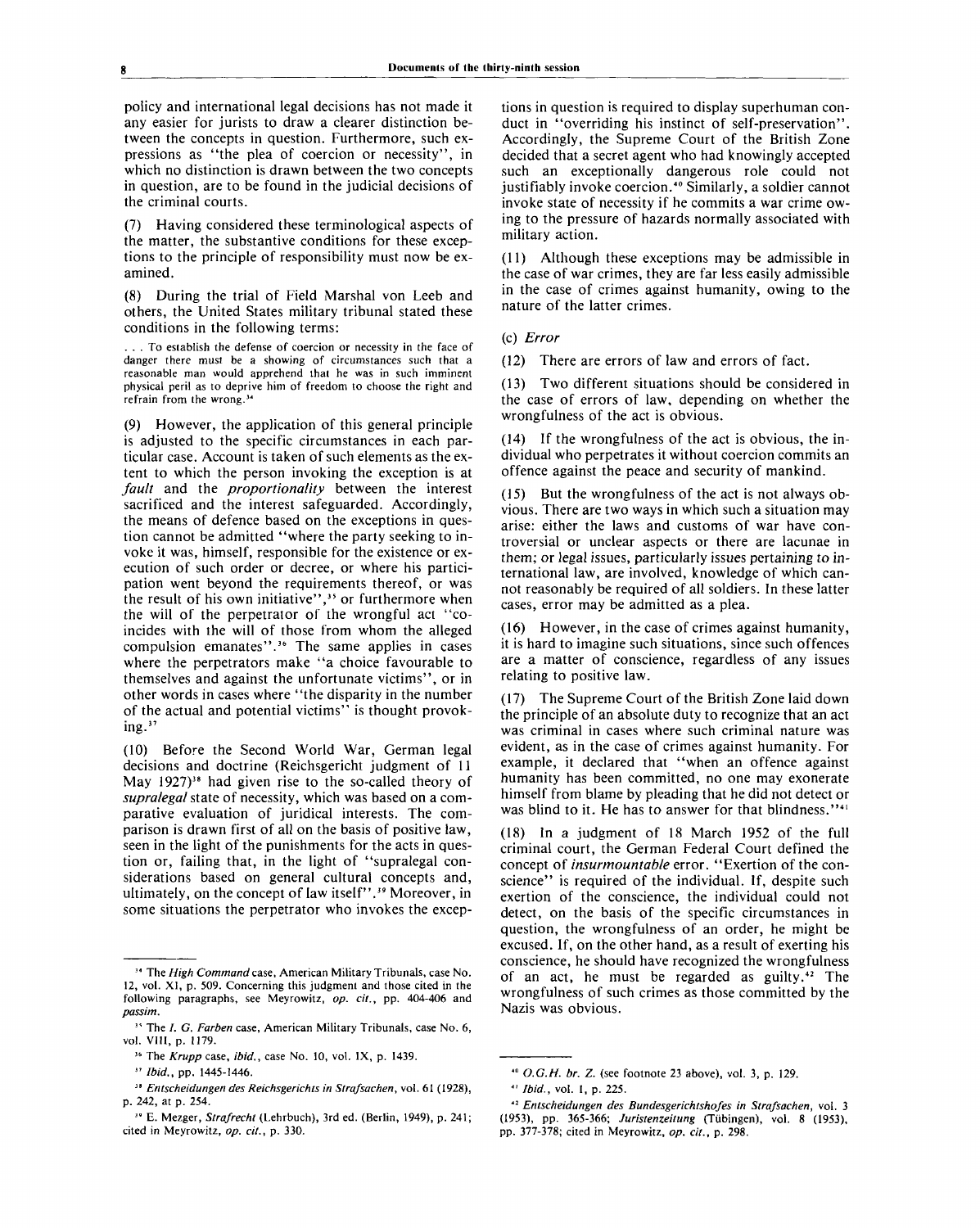#### (d) *Superior order*

(19) It might be asked whether an exception based on compliance with a superior order constitutes a separate concept. Compliance is justified by *coercion* and by an *error* as to the lawfulness of the order. If the individual complies owing to coercion, coercion will be invoked as an exception; if the individual complies owing to an error as to the lawfulness or unlawfulness of the order, the error will be invoked.

(20) The Commission will therefore have to pronounce on the need to retain a separate provision on superior order.

(21) In the decisions of the United States military tribunals, the exception based on superior order was invoked in the *Hostage* case, concerning the responsibility of Field Marshal List:

An officer is duty bound to carry out only the lawful orders that he receives. One who distributes, issues or carries out a criminal order becomes a criminal if he knew or should have known of its criminal character. Certainly, a field marshal of the German Army with more than 40 years of experience as a professional soldier knew or ought to have known of its criminal nature.<sup>43</sup>

In the *High Command* case referred to above, the tribunal stated that:

. . . in determining the criminal responsibility of the defendants in this case, it becomes necessary to determine not only the criminality of an order in itself, but also . . . whether or not such an order was criminal on its face.<sup>44</sup>

(22) These elements show that compliance in error with a wrongful order may constitute an admissible exception. However, here, as in the case of an order carried out due to coercion, emphasis must be placed not on the order, but on the *error.* The error must have the characteristics set forth in the paragraphs on that concept. However, once it has been established that the error has such characteristics, it can exonerate the individual who carried out the order.

# *Article 10. Responsibility of the superior* [former article 9]

**The fact that an offence was committed by a subordinate does not relieve his superiors of their criminal responsibility, if they knew or possessed information enabling them to conclude, in the circumstances then existing, that the subordinate was committing or was going to commit such an offence and if they did not take all the practically feasible measures in their power to prevent or suppress the offence.**

#### *Commentary*

(1) Here it is a question of the application to a specific case of the theory of complicity. Complicity does not arise only in the case of equal, independent partners, with the one aiding and abetting the other or providing him with the necessary means. It can also be the consequence of an order given by an individual who has the authority to give commands, or of a deliberate omission on the part of such an individual in an instance where he had the power to prevent the offence. It can also result

from negligence, since in principle all military leaders must keep themselves informed of the situation of the units under their command and of the acts committed or planned by them. There have been judicial decisions in this area, including the *Yamashita* case and the *Hostage* case.

(2) In the *Yamashita* case, the United States Supreme Court posed the question whether the laws of war impose on an army commander a duty to take such appropriate measures as are within his power to control the troops under his command for the prevention of acts that are violations of the laws of war by an uncontrolled soldiery, and whether he may be held personally responsible for his failure to take such measures. The Court's answer was affirmative.<sup>45</sup>

(3) In the *Hostage* case, the United States military tribunal stated that "a corps commander must be held responsible for the acts of his subordinate commanders in carrying out his orders and for acts which the corps commander knew or ought to have known about".<sup>46</sup>

(4) The difficulty that arises in connection with draft article 10 is not a substantive problem, but rather a methodological one. The question is whether a specific article should be devoted to these judicial decisions or whether the general theory of complicity should be allowed to cover cases falling within this category.

It must be remembered that Additional Protocol I to the Geneva Conventions<sup>47</sup> devoted two articles to the duties of military leaders, namely article 86, which deals with omissions, and article 87, which deals with specific obligations. Draft article 10 simply reproduces paragraph 2 of article 86.

(6) It would perhaps be preferable to devote a provision to the precise cases in question, because, on the one hand, there are consistent judicial decisions and treaty provisions on the subject and, on the other hand, the offences under consideration are committed in the context of a hierarchy in which the authority to give commands is almost invariably involved and in respect of which it might be desirable to provide the responsibility in question with a separate basis, instead of referring to the general theory of complicity.

# *Article 1L Official position of the perpetrator* [former article 8, subparagraph *(a)]*

**The official position of the perpetrator, and particularly the fact that he is a head of State or Government, does not relieve him of criminal responsibility.**

#### *Commentary*

(1) Article 7 of the Charter of the Niirnberg Tribunal<sup>48</sup> ruled out the exception based on the official position of the perpetrator, stating:

The official position of defendants, whether as Heads of State or responsible officials in government departments, shall not be considered as freeing them from responsibility or mitigating punishment.

<sup>43</sup> American Military Tribunals, case No. 7, vol. XI, p. 1271.

<sup>44</sup>  *Ibid.,* case No. 12, vol. XI, p. 512.

<sup>45</sup>  *United Stales Reports* (Washington, D.C.), vol. 327 (1947), pp. 14-15.

<sup>46</sup> American Military Tribunals, case No. 7, vol. XI, p. 1303.

<sup>47</sup> See footnote 19 above.

<sup>48</sup> See footnote 12 above.